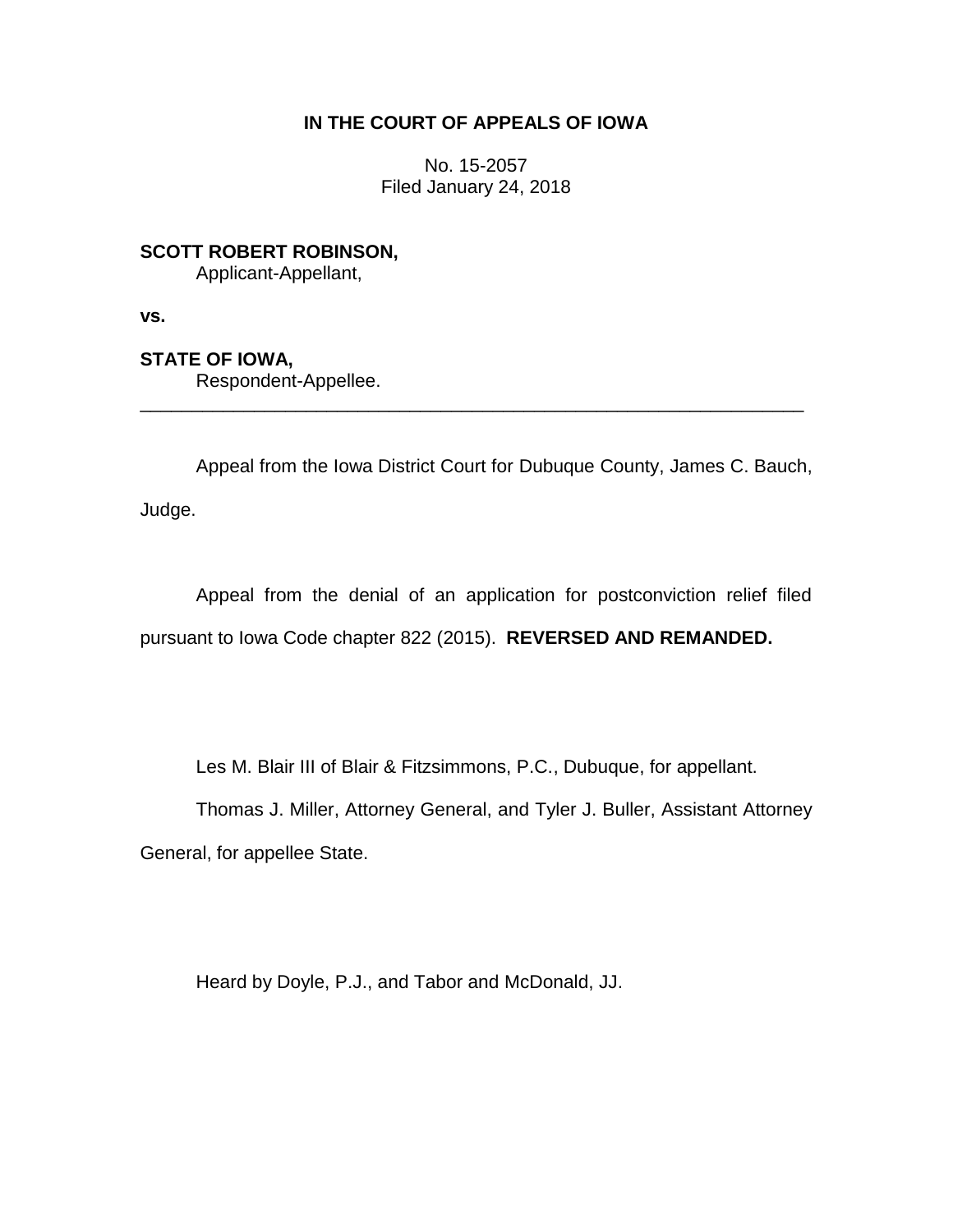## **MCDONALD, Judge.**

Scott Robinson was convicted of first-degree kidnapping in 2012. This court affirmed his conviction on direct appeal. *See State v. Robinson* (*Robinson I*), No. 12-1323, 2014 WL 251909, at \*5 (Iowa Ct. App. Jan. 23, 2014). On further review, the supreme court vacated Robinson's conviction for kidnapping and remanded the matter. *See State v. Robinson* (*Robinson II*), 859 N.W.2d 464, 482 (Iowa 2015). After remand, Robinson was convicted of sexual abuse in the third degree and sentenced to an indeterminate term of incarceration not to exceed ten years. *See State v. Robinson* (*Robinson III*), No. 15-0614, 2016 WL 1130611, at \*1 (Iowa Ct. App. Mar. 23, 2016).

This appeal arises out of Robinson's application for postconviction relief. In his application, Robinson asserted numerous claims of ineffective assistance of trial counsel. Robinson's postconviction counsel asserted additional claims on Robinson's behalf. The postconviction matter came on for trial. The district court heard the testimony of Robinson's trial counsel. The district court received into evidence certain exhibits related to trial counsel's representation of Robinson. The criminal file was not made part of the postconviction record because it was unavailable. The docket reflects that, during the pendency of the postconviction proceeding, the criminal file was in the possession of the Clerk of the Supreme Court while *Robinson III* was pending. Nonetheless, without access to the file, the district court denied each of Robinson's claims for postconviction relief. Robinson timely filed this appeal.

This court is unable to exercise meaningful appellate review of the postconviction-relief proceeding under the circumstances presented. Because the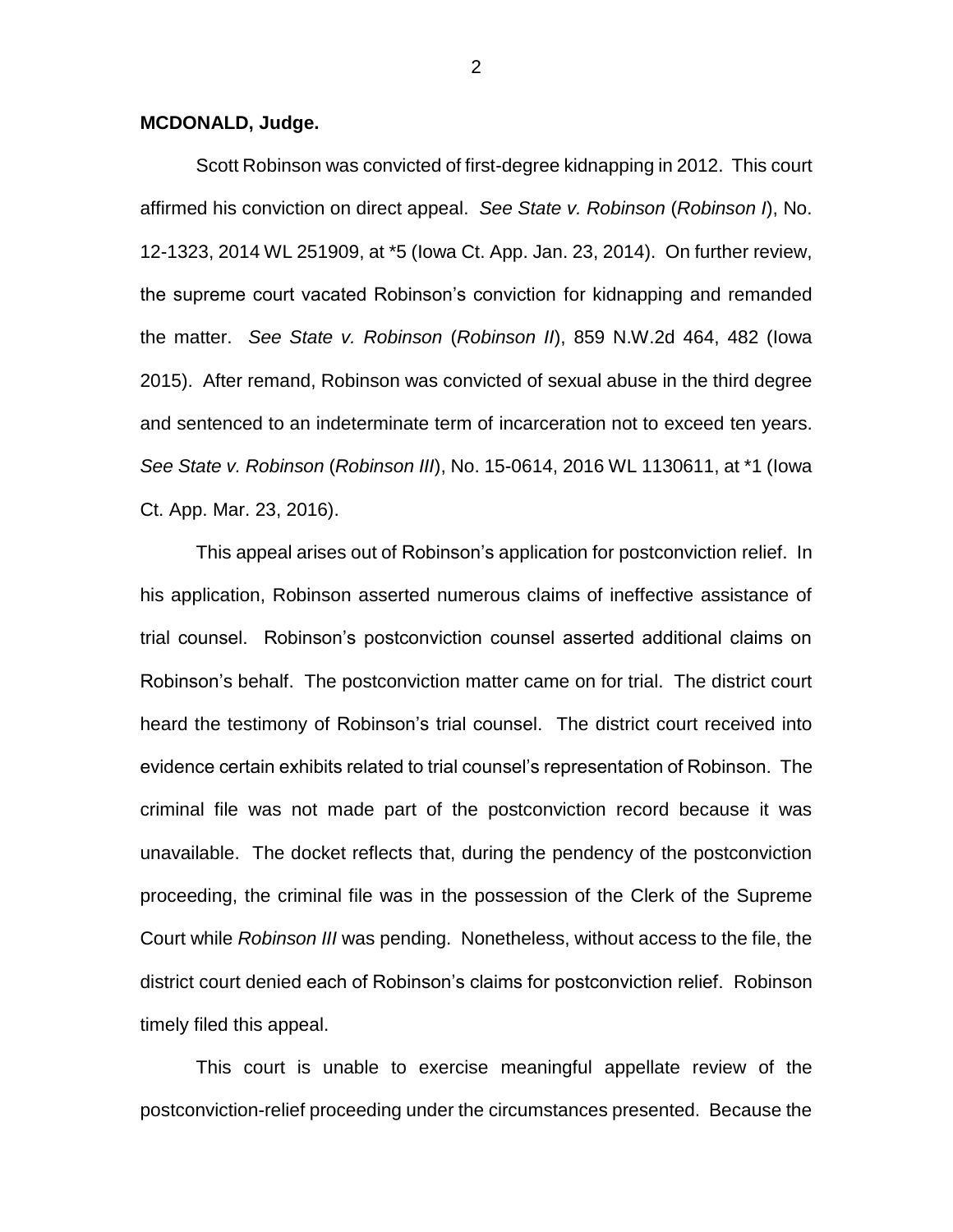criminal file was not part of the postconviction record, the criminal file is not in the appellate record. Here, most, if not all, of Robinson's claims cannot be resolved or properly resolved without access to the underlying criminal file. To cite but one example, Robinson contends his trial counsel suffered from a conflict of interest because trial counsel had a personal and professional relationship with the victim's mother. It is possible trial counsel's cross-examination of the victim was compromised due to trial counsel's relationship with the victim's mother that resulted in prejudice to Robinson's case. Without access to the file and transcript, however, the issue cannot be resolved without resort to speculation.

On whose head should responsibility lie for the failure to make the necessary record? "Both parties were under a duty to provide the district court with the record on which to review" the claims for postconviction relief. *State v. Allen*, 402 N.W.2d 438, 443 (Iowa 1987). Robinson was required to set forth the grounds and facts in support of his application for postconviction relief. *See* Iowa Code § 822.4 (2015); *Allen*, 402 N.W.2d at 443. The State was required to "file with its answer the record or portions thereof that are material to the questions raised in the application" if the "application [was] not accompanied by the record of the proceedings challenged therein." Iowa Code § 822.6; *see Allen*, 402 N.W.2d at 443. The postconviction court had a concomitant responsibility to ensure the parties made of record those parts of the criminal file material to the disposition of the claims presented.

Under the limited circumstances presented here, where the underlying criminal file was "material to the questions raised in the application," where the physical file was not available to the parties, and where the lost records exception